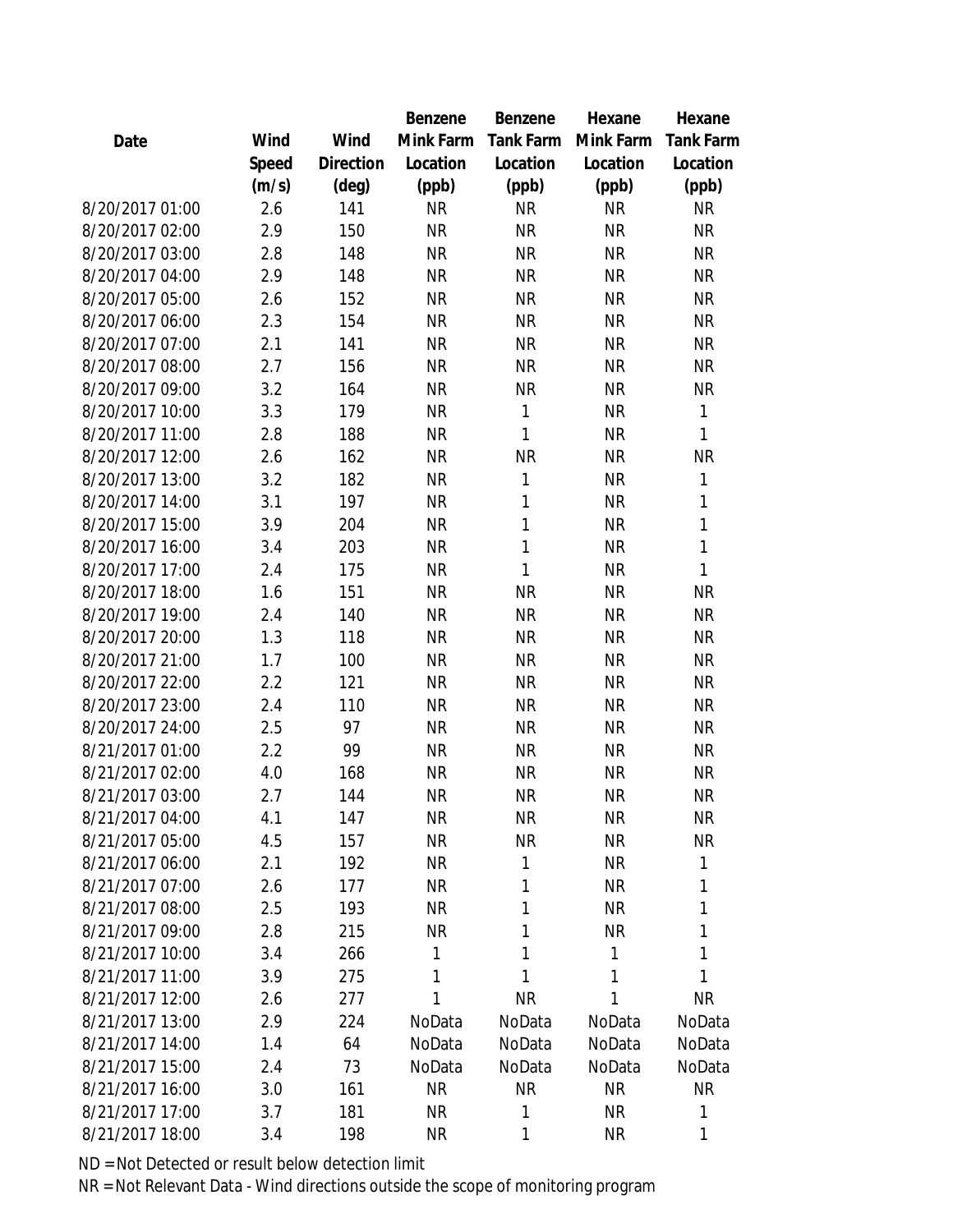|                 |       |                | Benzene   | Benzene   | Hexane         | Hexane           |
|-----------------|-------|----------------|-----------|-----------|----------------|------------------|
| Date            | Wind  | Wind           | Mink Farm | Tank Farm | Mink Farm      | <b>Tank Farm</b> |
|                 | Speed | Direction      | Location  | Location  | Location       | Location         |
|                 | (m/s) | $(\text{deg})$ | (ppb)     | (ppb)     | (ppb)          | (ppb)            |
| 8/21/2017 19:00 | 4.7   | 209            | <b>NR</b> | 1         | <b>NR</b>      | 1                |
| 8/21/2017 20:00 | 3.6   | 187            | <b>NR</b> | 1         | <b>NR</b>      | 1                |
| 8/21/2017 21:00 | 3.0   | 200            | <b>NR</b> | 1         | <b>NR</b>      | 1                |
| 8/21/2017 22:00 | 2.8   | 196            | <b>NR</b> | 1         | <b>NR</b>      | 1                |
| 8/21/2017 23:00 | 2.7   | 197            | <b>NR</b> | 1         | <b>NR</b>      | 1                |
| 8/21/2017 24:00 | 3.6   | 207            | <b>NR</b> | 1         | <b>NR</b>      | 1                |
| 8/22/2017 01:00 | 5.5   | 174            | <b>NR</b> | 1         | <b>NR</b>      | 1                |
| 8/22/2017 02:00 | 5.0   | 190            | <b>NR</b> | 1         | <b>NR</b>      | 1                |
| 8/22/2017 03:00 | 4.3   | 193            | <b>NR</b> | 1         | <b>NR</b>      | 1                |
| 8/22/2017 04:00 | 4.9   | 214            | <b>NR</b> | 1         | <b>NR</b>      | 1                |
| 8/22/2017 05:00 | 4.1   | 253            | 1         | 1         | 1              | 1                |
| 8/22/2017 06:00 | 4.6   | 246            | 1         | 1         | 1              | $\overline{2}$   |
| 8/22/2017 07:00 | 4.1   | 235            | 1         | 1         | 1              | 1                |
| 8/22/2017 08:00 | 4.0   | 242            | 1         | 1         | 1              | 1                |
| 8/22/2017 09:00 | 3.9   | 251            | 1         | 1         | 1              | 1                |
| 8/22/2017 10:00 | 3.8   | 264            | 1         | 1         | 1              | 3                |
| 8/22/2017 11:00 | 4.1   | 294            | 1         | <b>NR</b> | 1              | <b>NR</b>        |
| 8/22/2017 12:00 | 4.4   | 295            | 1         | <b>NR</b> | 1              | <b>NR</b>        |
| 8/22/2017 13:00 | 5.1   | 310            | 1         | <b>NR</b> | 1              | <b>NR</b>        |
| 8/22/2017 14:00 | 4.5   | 303            | 1         | <b>NR</b> | 1              | <b>NR</b>        |
| 8/22/2017 15:00 | 4.8   | 303            | 1         | <b>NR</b> | 1              | <b>NR</b>        |
| 8/22/2017 16:00 | 4.6   | 312            | 1         | <b>NR</b> | 1              | <b>NR</b>        |
| 8/22/2017 17:00 | 5.5   | 313            | 1         | <b>NR</b> | 1              | <b>NR</b>        |
| 8/22/2017 18:00 | 5.1   | 315            | 1         | <b>NR</b> | 1              | <b>NR</b>        |
| 8/22/2017 19:00 | 4.5   | 316            | 1         | <b>NR</b> | 1              | <b>NR</b>        |
| 8/22/2017 20:00 | 3.8   | 327            | 1         | <b>NR</b> | 1              | <b>NR</b>        |
| 8/22/2017 21:00 | 2.4   | 338            | 1         | <b>NR</b> | 1              | <b>NR</b>        |
| 8/22/2017 22:00 | 2.5   | 338            | 1         | NR        | $\overline{2}$ | NR               |
| 8/22/2017 23:00 | 2.8   | 336            | 1         | <b>NR</b> | 1              | <b>NR</b>        |
| 8/22/2017 24:00 | 3.1   | 329            | 1         | <b>NR</b> | 1              | <b>NR</b>        |
| 8/23/2017 01:00 | 3.1   | 328            | 1         | <b>NR</b> | $\overline{2}$ | <b>NR</b>        |
| 8/23/2017 02:00 | 3.0   | 315            | 1         | <b>NR</b> | $\overline{2}$ | <b>NR</b>        |
| 8/23/2017 03:00 | 2.9   | 314            | 1         | <b>NR</b> | 1              | <b>NR</b>        |
| 8/23/2017 04:00 | 2.8   | 316            | 1         | <b>NR</b> | 1              | <b>NR</b>        |
| 8/23/2017 05:00 | 2.5   | 311            | 1         | <b>NR</b> | 1              | <b>NR</b>        |
| 8/23/2017 06:00 | 2.2   | 312            | 1         | <b>NR</b> | 1              | <b>NR</b>        |
| 8/23/2017 07:00 | 2.4   | 300            | 1         | <b>NR</b> | 1              | <b>NR</b>        |
| 8/23/2017 08:00 | 2.4   | 306            | 1         | <b>NR</b> | 1              | <b>NR</b>        |
| 8/23/2017 09:00 | 3.0   | 331            | 1         | <b>NR</b> | 1              | <b>NR</b>        |
| 8/23/2017 10:00 | 2.7   | 323            | 1         | <b>NR</b> | 1              | <b>NR</b>        |
| 8/23/2017 11:00 | 2.9   | 309            | 1         | <b>NR</b> | 1              | <b>NR</b>        |
| 8/23/2017 12:00 | 3.4   | 306            | 1         | <b>NR</b> | 1              | <b>NR</b>        |
|                 |       |                |           |           |                |                  |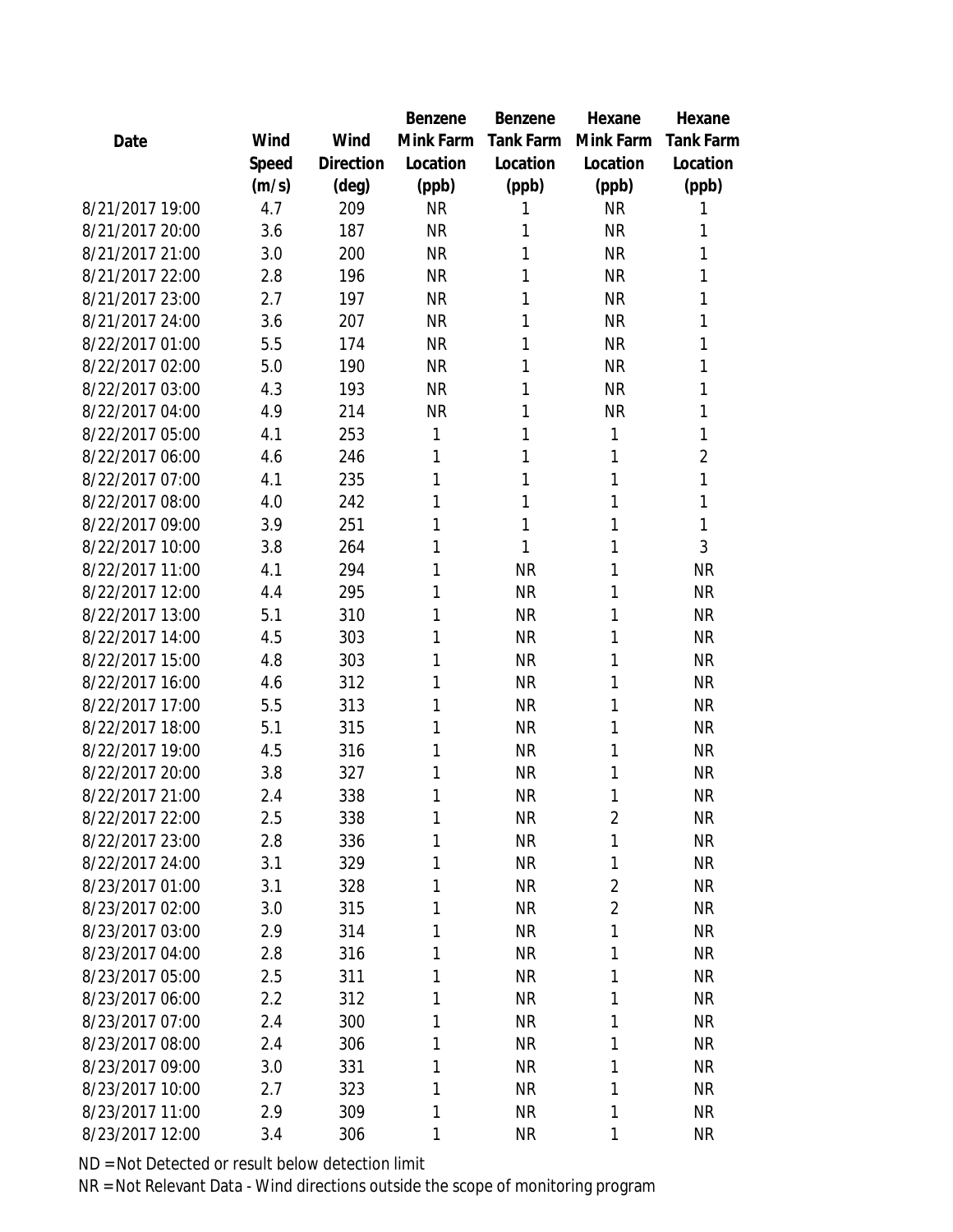|                 |       |           | Benzene   | <b>Benzene</b> | Hexane         | Hexane         |
|-----------------|-------|-----------|-----------|----------------|----------------|----------------|
| Date            | Wind  | Wind      | Mink Farm | Tank Farm      | Mink Farm      | Tank Farm      |
|                 | Speed | Direction | Location  | Location       | Location       | Location       |
|                 | (m/s) | (deg)     | (ppb)     | (ppb)          | (ppb)          | (ppb)          |
| 8/23/2017 13:00 | 4.4   | 320       | 1         | <b>NR</b>      | 1              | <b>NR</b>      |
| 8/23/2017 14:00 | 3.8   | 317       | 1         | <b>NR</b>      | 1              | <b>NR</b>      |
| 8/23/2017 15:00 | 3.5   | 324       | 1         | <b>NR</b>      | 1              | <b>NR</b>      |
| 8/23/2017 16:00 | 3.8   | 326       | 1         | <b>NR</b>      | 1              | <b>NR</b>      |
| 8/23/2017 17:00 | 3.7   | 329       | 1         | <b>NR</b>      | 1              | <b>NR</b>      |
| 8/23/2017 18:00 | 3.6   | 315       | 1         | <b>NR</b>      | 1              | <b>NR</b>      |
| 8/23/2017 19:00 | 3.1   | 321       | 1         | <b>NR</b>      | 1              | <b>NR</b>      |
| 8/23/2017 20:00 | 1.9   | 47        | <b>NR</b> | <b>NR</b>      | <b>NR</b>      | <b>NR</b>      |
| 8/23/2017 21:00 | 2.0   | 111       | <b>NR</b> | <b>NR</b>      | <b>NR</b>      | <b>NR</b>      |
| 8/23/2017 22:00 | 2.0   | 106       | <b>NR</b> | <b>NR</b>      | <b>NR</b>      | <b>NR</b>      |
| 8/23/2017 23:00 | 1.7   | 134       | <b>NR</b> | <b>NR</b>      | <b>NR</b>      | <b>NR</b>      |
| 8/23/2017 24:00 | 1.9   | 148       | <b>NR</b> | <b>NR</b>      | <b>NR</b>      | <b>NR</b>      |
| 8/24/2017 01:00 | 1.3   | 163       | <b>NR</b> | <b>NR</b>      | <b>NR</b>      | <b>NR</b>      |
| 8/24/2017 02:00 | 0.1   | 180       | <b>NR</b> | 1              | <b>NR</b>      | 1              |
| 8/24/2017 03:00 | 0.5   | 203       | <b>NR</b> | 1              | <b>NR</b>      | 1              |
| 8/24/2017 04:00 | 0.2   | 223       | <b>NR</b> | 1              | <b>NR</b>      | 1              |
| 8/24/2017 05:00 | 0.4   | 262       | 1         | 1              | 1              | 1              |
| 8/24/2017 06:00 | 0.7   | 206       | <b>NR</b> | 1              | <b>NR</b>      | 1              |
| 8/24/2017 07:00 | 1.3   | 271       | 1         | 1              | 1              | $\overline{2}$ |
| 8/24/2017 08:00 | 0.9   | 314       | 1         | NoData         | 1              | NoData         |
| 8/24/2017 09:00 | 1.2   | 337       | 1         | NoData         | $\mathbf{1}$   | NoData         |
| 8/24/2017 10:00 | 2.2   | 335       | NoData    | NoData         | NoData         | NoData         |
| 8/24/2017 11:00 | 3.1   | 339       | NoData    | NoData         | NoData         | NoData         |
| 8/24/2017 12:00 | 2.9   | 336       | NoData    | <b>NR</b>      | NoData         | <b>NR</b>      |
| 8/24/2017 13:00 | 3.2   | 333       | NoData    | <b>NR</b>      | NoData         | <b>NR</b>      |
| 8/24/2017 14:00 | 3.4   | 357       | 1         | <b>NR</b>      | 1              | <b>NR</b>      |
| 8/24/2017 15:00 | 4.1   | 13        | 1         | <b>NR</b>      | 1              | <b>NR</b>      |
| 8/24/2017 16:00 | 4.1   | 41        | <b>NR</b> | <b>NR</b>      | <b>NR</b>      | NR             |
| 8/24/2017 17:00 | 3.7   | 44        | <b>NR</b> | <b>NR</b>      | <b>NR</b>      | <b>NR</b>      |
| 8/24/2017 18:00 | 3.5   | 42        | <b>NR</b> | <b>NR</b>      | <b>NR</b>      | <b>NR</b>      |
| 8/24/2017 19:00 | 3.2   | 44        | <b>NR</b> | <b>NR</b>      | <b>NR</b>      | <b>NR</b>      |
| 8/24/2017 20:00 | 2.0   | 48        | <b>NR</b> | <b>NR</b>      | <b>NR</b>      | <b>NR</b>      |
| 8/24/2017 21:00 | 1.3   | 46        | <b>NR</b> | <b>NR</b>      | <b>NR</b>      | <b>NR</b>      |
| 8/24/2017 22:00 | 1.7   | 43        | <b>NR</b> | <b>NR</b>      | <b>NR</b>      | <b>NR</b>      |
| 8/24/2017 23:00 | 1.6   | 39        | 1         | <b>NR</b>      | 1              | <b>NR</b>      |
| 8/24/2017 24:00 | 1.9   | 39        | 1         | <b>NR</b>      | 1              | <b>NR</b>      |
| 8/25/2017 01:00 | 1.8   | 33        | 1         | <b>NR</b>      | 1              | <b>NR</b>      |
| 8/25/2017 02:00 | 1.6   | 28        | 1         | <b>NR</b>      | 1              | <b>NR</b>      |
| 8/25/2017 03:00 | 1.2   | 27        | 1         | <b>NR</b>      | $\overline{2}$ | <b>NR</b>      |
| 8/25/2017 04:00 | 1.2   | 342       | 1         | <b>NR</b>      | $\overline{2}$ | <b>NR</b>      |
| 8/25/2017 05:00 | 1.4   | 5         | 1         | <b>NR</b>      | 3              | <b>NR</b>      |
| 8/25/2017 06:00 | 1.8   | 38        | 1         | <b>NR</b>      | 4              | NR             |